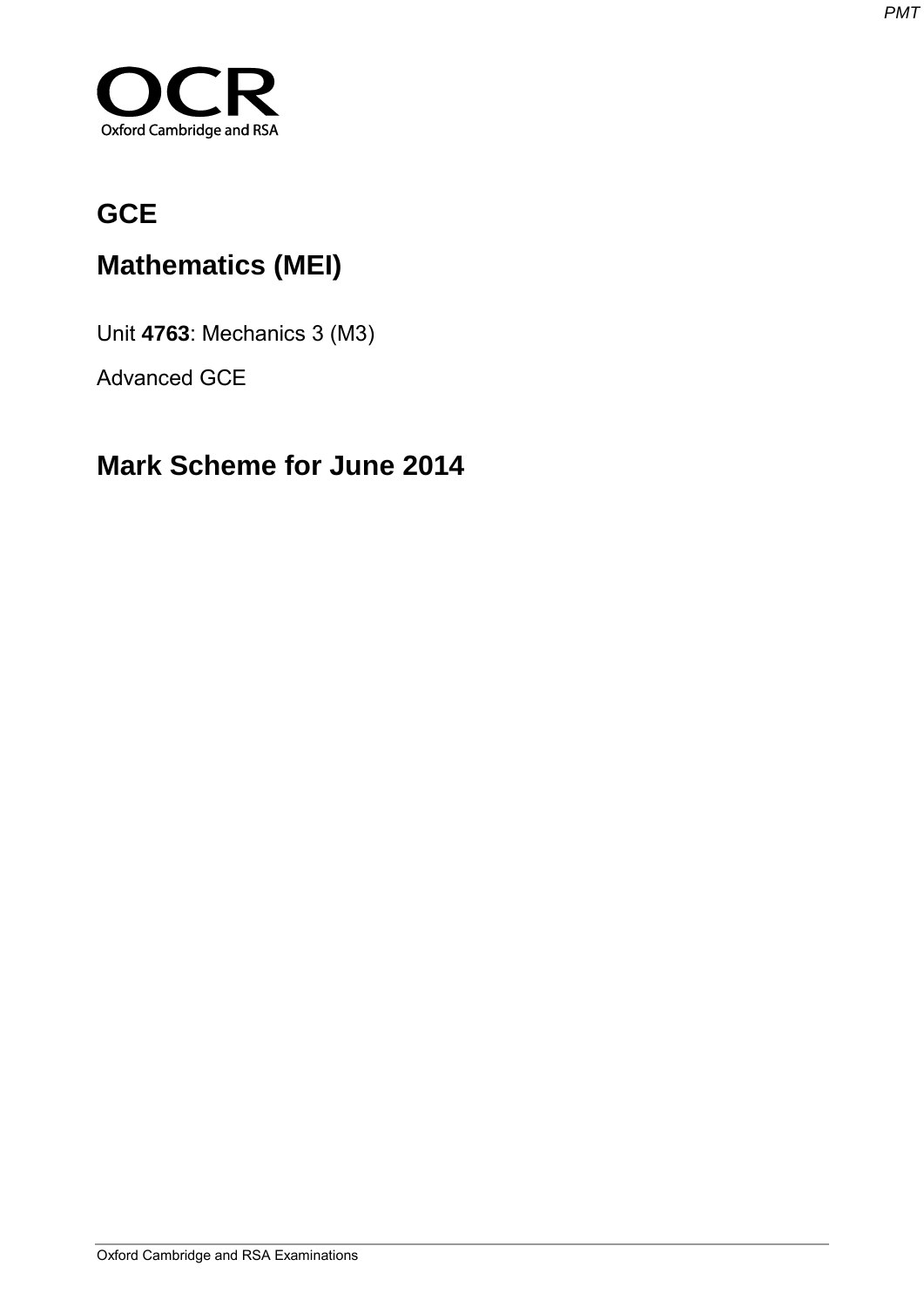## **1. Annotations and abbreviations**

| <b>Annotation in scoris</b> | <b>Meaning</b>                                                                                                     |
|-----------------------------|--------------------------------------------------------------------------------------------------------------------|
| $\mathsf{BP}$               | Blank Page – this annotation must be used on all blank pages within an answer booklet (structured or unstructured) |
|                             | and on each page of an additional object where there is no candidate response.                                     |
| $\sqrt{2}$ and $\bm{x}$     |                                                                                                                    |
| <b>BOD</b>                  | Benefit of doubt                                                                                                   |
| FT.                         | Follow through                                                                                                     |
| <b>ISW</b>                  | Ignore subsequent working                                                                                          |
| M0, M1                      | Method mark awarded 0, 1                                                                                           |
| A0, A1                      | Accuracy mark awarded 0, 1                                                                                         |
| <b>B0, B1</b>               | Independent mark awarded 0, 1                                                                                      |
| SC                          | Special case                                                                                                       |
| $\Lambda$                   | Omission sign                                                                                                      |
| <b>MR</b>                   | <b>Misread</b>                                                                                                     |
| <b>Highlighting</b>         |                                                                                                                    |
|                             |                                                                                                                    |
| Other abbreviations in      | <b>Meaning</b>                                                                                                     |
| mark scheme                 |                                                                                                                    |
| E1                          | Mark for explaining                                                                                                |
| U <sub>1</sub>              | Mark for correct units                                                                                             |
| G <sub>1</sub>              | Mark for a correct feature on a graph                                                                              |
| M1 dep*                     | Method mark dependent on a previous mark, indicated by *                                                           |
| cao                         | Correct answer only                                                                                                |
| oe                          | Or equivalent                                                                                                      |
| rot                         | Rounded or truncated                                                                                               |
| soi                         | Seen or implied                                                                                                    |
| <b>WWW</b>                  | Without wrong working                                                                                              |
|                             |                                                                                                                    |
|                             |                                                                                                                    |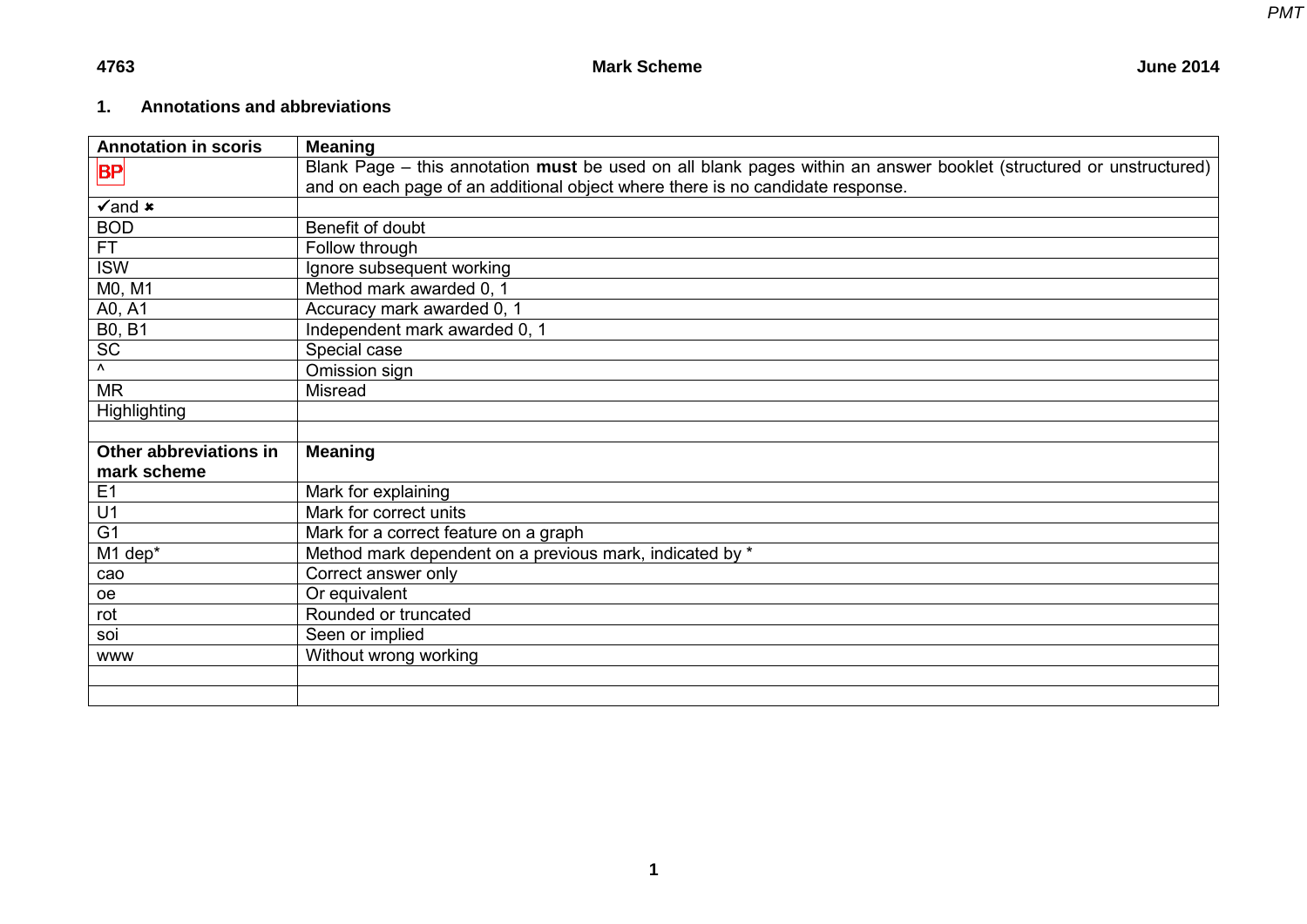### **2. Subject-specific Marking Instructions for GCE Mathematics (MEI) Mechanics strand**

a. Annotations should be used whenever appropriate during your marking.

**The A, M and B annotations must be used on your standardisation scripts for responses that are not awarded either 0 or full marks.** It is vital that you annotate standardisation scripts fully to show how the marks have been awarded.

For subsequent marking you must make it clear how you have arrived at the mark you have awarded.

b. An element of professional judgement is required in the marking of any written paper. Remember that the mark scheme is designed to assist in marking incorrect solutions. Correct *solutions* leading to correct answers are awarded full marks but work must not be judged on the answer alone, and answers that are given in the question, especially, must be validly obtained; key steps in the working must always be looked at and anything unfamiliar must be investigated thoroughly.

Correct but unfamiliar or unexpected methods are often signalled by a correct result following an *apparently* incorrect method. Such work must be carefully assessed. When a candidate adopts a method which does not correspond to the mark scheme, award marks according to the spirit of the basic scheme; if you are in any doubt whatsoever (especially if several marks or candidates are involved) you should contact your Team Leader.

c. The following types of marks are available.

**M** 

A suitable method has been selected and *applied* in a manner which shows that the method is essentially understood. Method marks are not usually lost for numerical errors, algebraic slips or errors in units. However, it is not usually sufficient for a candidate just to indicate an intention of using some method or just to quote a formula; the formula or idea must be applied to the specific problem in hand, eg by substituting the relevant quantities into the formula. In some cases the nature of the errors allowed for the award of an M mark may be specified.

### **A**

Accuracy mark, awarded for a correct answer or intermediate step correctly obtained. Accuracy marks cannot be given unless the associated Method mark is earned (or implied). Therefore M0 A1 cannot ever be awarded.

#### **B**

Mark for a correct result or statement independent of Method marks.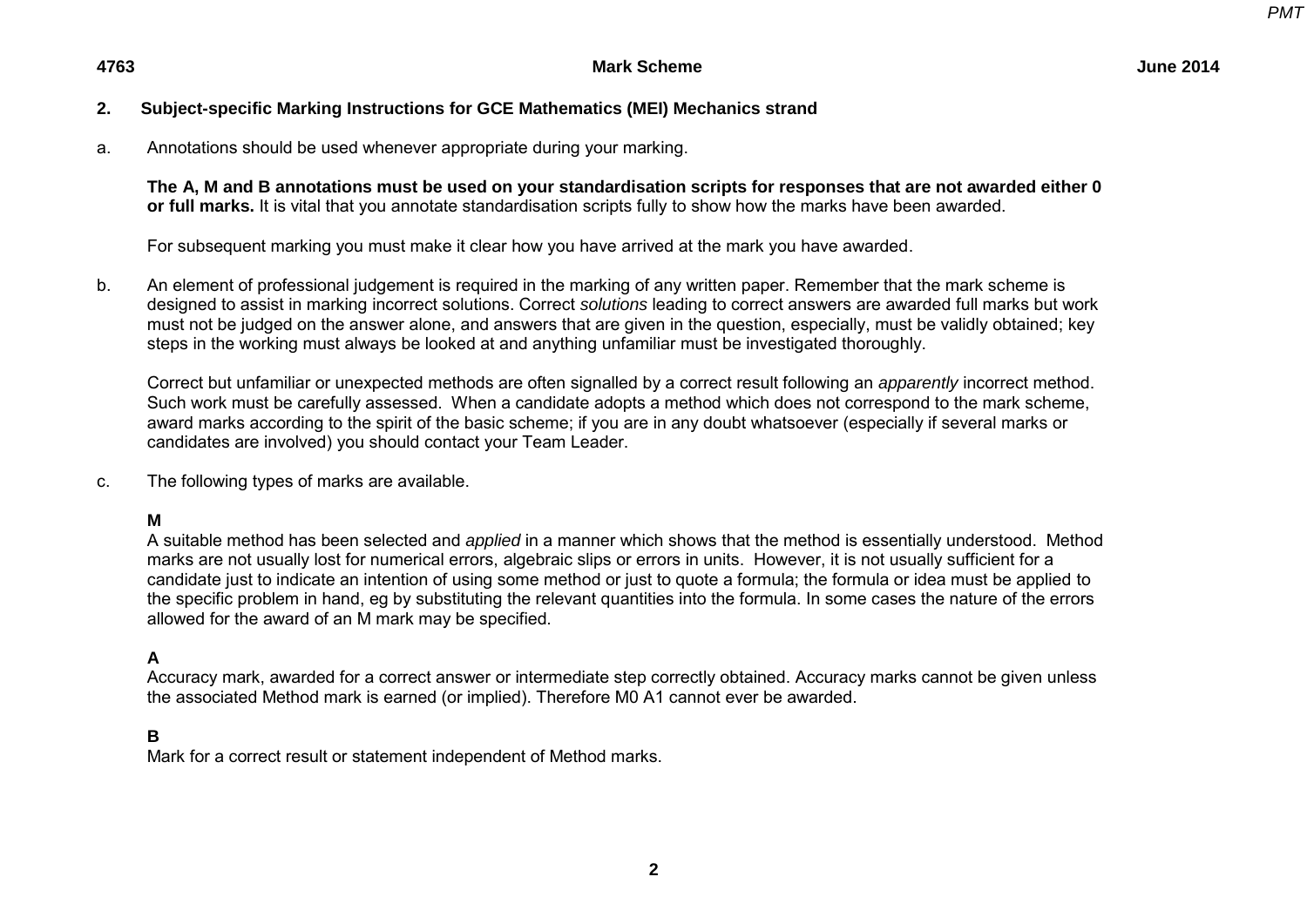### **E**

A given result is to be established or a result has to be explained. This usually requires more working or explanation than the establishment of an unknown result.

Unless otherwise indicated, marks once gained cannot subsequently be lost, eg wrong working following a correct form of answer is ignored. Sometimes this is reinforced in the mark scheme by the abbreviation isw. However, this would not apply to a case where a candidate passes through the correct answer as part of a wrong argument.

- d. When a part of a question has two or more 'method' steps, the M marks are in principle independent unless the scheme specifically says otherwise; and similarly where there are several B marks allocated. (The notation 'dep \*' is used to indicate that a particular mark is dependent on an earlier, asterisked, mark in the scheme.) Of course, in practice it may happen that when a candidate has once gone wrong in a part of a question, the work from there on is worthless so that no more marks can sensibly be given. On the other hand, when two or more steps are successfully run together by the candidate, the earlier marks are implied and full credit must be given.
- e. The abbreviation ft implies that the A or B mark indicated is allowed for work correctly following on from previously incorrect results. Otherwise, A and B marks are given for correct work only — differences in notation are of course permitted. A (accuracy) marks are not given for answers obtained from incorrect working. When A or B marks are awarded for work at an intermediate stage of a solution, there may be various alternatives that are equally acceptable. In such cases, exactly what is acceptable will be detailed in the mark scheme rationale. If this is not the case please consult your Team Leader.

Sometimes the answer to one part of a question is used in a later part of the same question. In this case, A marks will often be 'follow through'. In such cases you must ensure that you refer back to the answer of the previous part question even if this is not shown within the image zone. You may find it easier to mark follow through questions candidate-by-candidate rather than question-by-question.

f. Unless units are specifically requested, there is no penalty for wrong or missing units as long as the answer is numerically correct and expressed either in SI or in the units of the question. (eg lengths will be assumed to be in metres unless in a particular question all the lengths are in km, when this would be assumed to be the unspecified unit.)

We are usually quite flexible about the accuracy to which the final answer is expressed and we do not penalise overspecification.

#### **When a value is given in the paper**

Only accept an answer correct to at least as many significant figures as the given value. This rule should be applied to each case.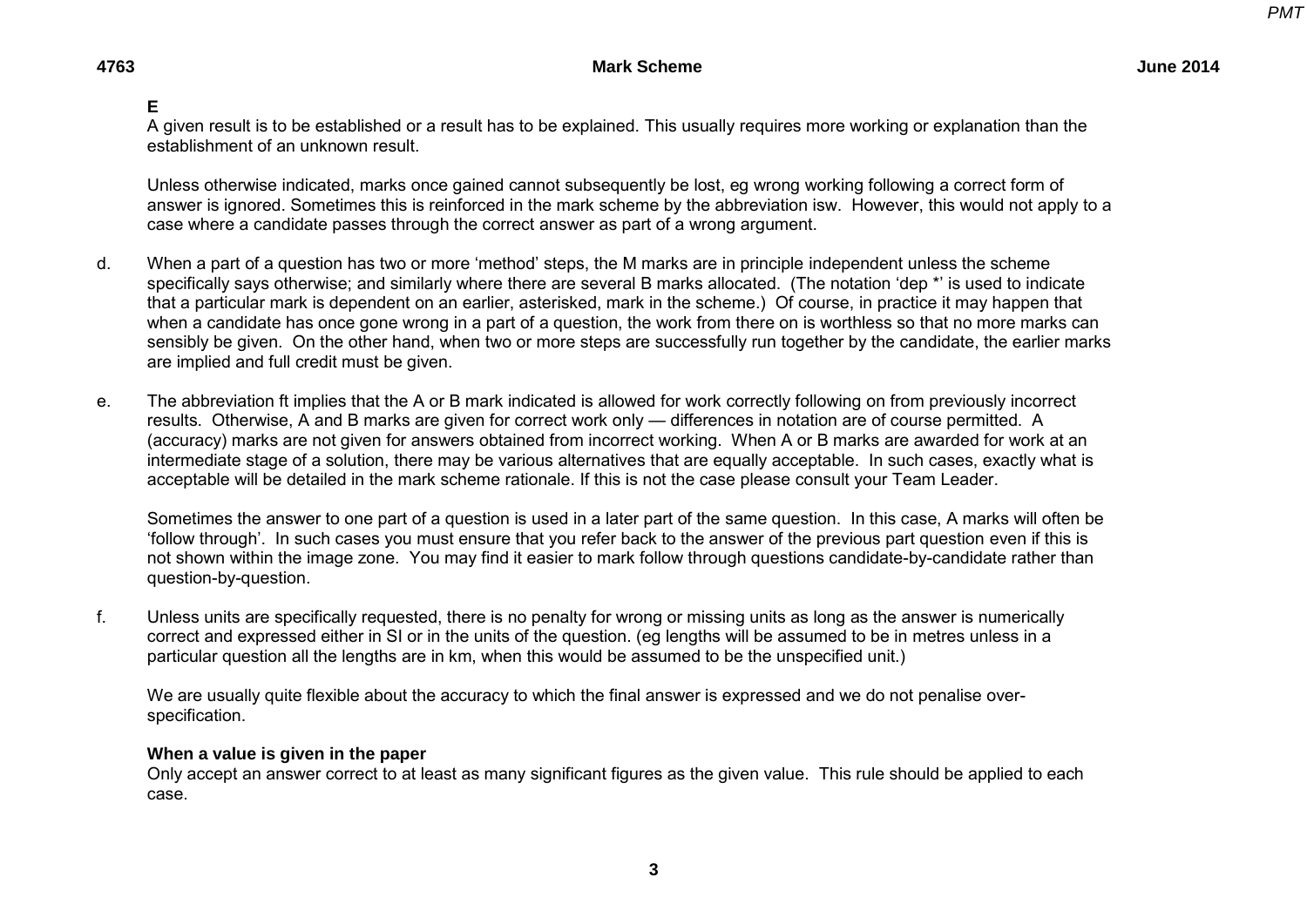**4763 Mark Scheme June 2014** 

#### **When a value is not given in the paper**

Accept any answer that agrees with the correct value to 2 s.f.

ft should be used so that only one mark is lost for each distinct accuracy error, except for errors due to premature approximation which should be penalised only once in the examination.

There is no penalty for using a wrong value for *g*. E marks will be lost except when results agree to the accuracy required in the question.

g. Rules for replaced work

If a candidate attempts a question more than once, and indicates which attempt he/she wishes to be marked, then examiners should do as the candidate requests.

If there are two or more attempts at a question which have not been crossed out, examiners should mark what appears to be the last (complete) attempt and ignore the others.

NB Follow these maths-specific instructions rather than those in the assessor handbook.

h. For a *genuine* misreading (of numbers or symbols) which is such that the object and the difficulty of the question remain unaltered, mark according to the scheme but following through from the candidate's data. A penalty is then applied; 1 mark is generally appropriate, though this may differ for some units. This is achieved by withholding one A mark in the question.

Marks designated as cao may be awarded as long as there are no other errors. E marks are lost unless, by chance, the given results are established by equivalent working.

'Fresh starts' will not affect an earlier decision about a misread.

Note that a miscopy of the candidate's own working is not a misread but an accuracy error.

- i. If a graphical calculator is used, some answers may be obtained with little or no working visible. Allow full marks for correct answers (provided, of course, that there is nothing in the wording of the question specifying that analytical methods are required). Where an answer is wrong but there is some evidence of method, allow appropriate method marks. Wrong answers with no supporting method score zero. If in doubt, consult your Team Leader.
- j. If in any case the scheme operates with considerable unfairness consult your Team Leader.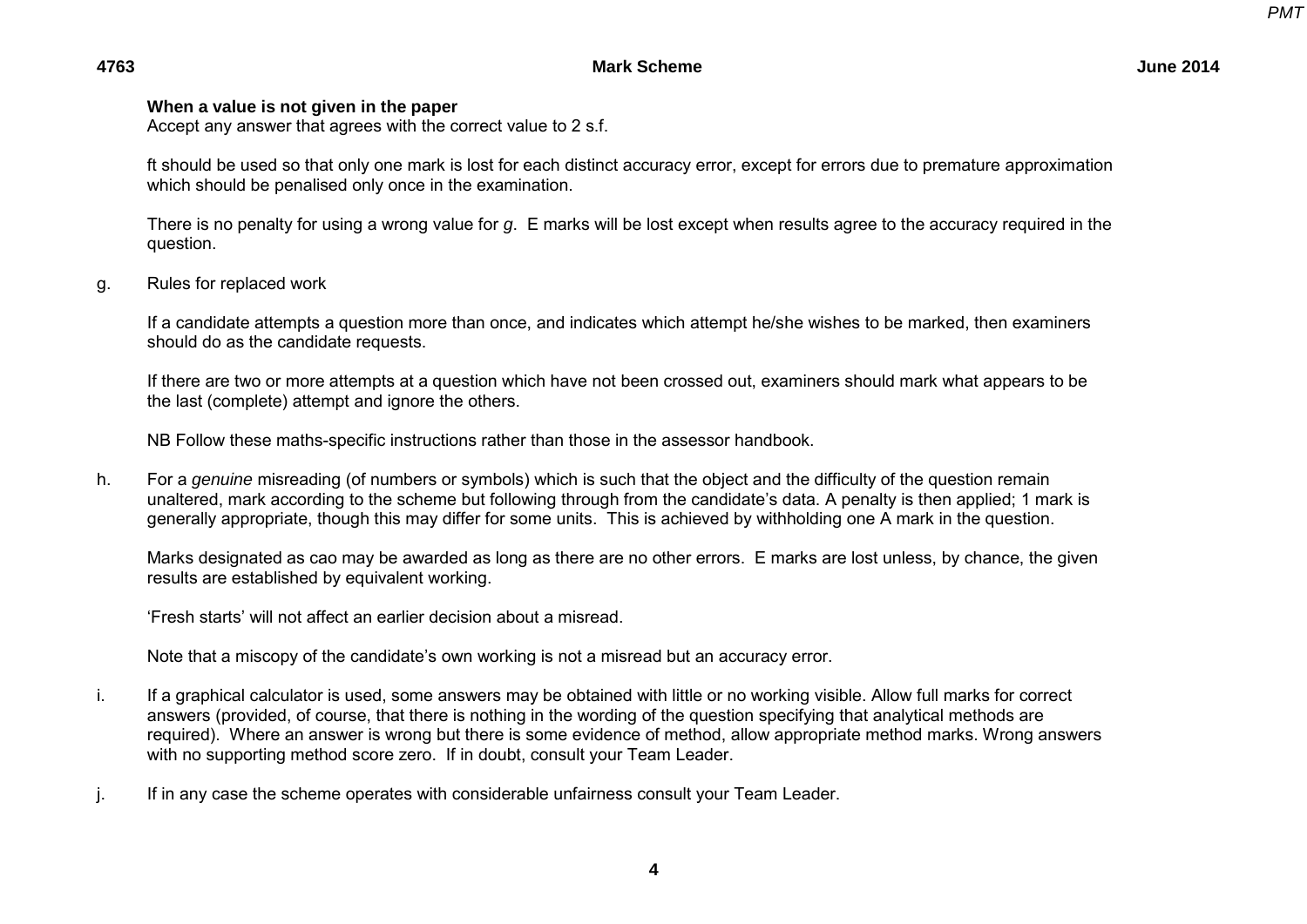|              | Question     |       | <b>Answer</b>                                                    | <b>Marks</b>            | <b>Guidance</b>                             |                                                                        |
|--------------|--------------|-------|------------------------------------------------------------------|-------------------------|---------------------------------------------|------------------------------------------------------------------------|
| $\mathbf{1}$ | (a)          | (i)   | $[\rho] = ML^{-3}$                                               | B1                      |                                             |                                                                        |
|              |              |       | $[E] = [\rho v^2] = (ML^{-3})(LT^{-1})^2$                        | M1                      | Obtaining dimensions of $E$                 |                                                                        |
|              |              |       | Dimensions of Young's modulus are $ML^{-1}T^{-2}$                | A <sub>1</sub>          |                                             |                                                                        |
|              |              |       |                                                                  | $[3]$                   |                                             |                                                                        |
| $\mathbf{1}$ | (a)          | (ii)  | $E = \rho v^2 = 7800 \times 6100^2 = 2.90 \times 10^{11}$ (3 sf) | B1                      |                                             |                                                                        |
|              |              |       | Units are $\text{kg m}^{-1} \text{s}^{-2}$                       | B1                      | OR $Nm^{-2}$ OR Pa                          | FT provided all powers are non-zero<br>No FT if derived units involved |
| $\mathbf{1}$ | (a)          | (iii) |                                                                  | $[2]$                   |                                             |                                                                        |
|              |              |       | $T^{-1} = L^{\alpha} (ML^{-1}T^{-2})^{\beta} (ML^{-3})^{\gamma}$ |                         |                                             |                                                                        |
|              |              |       | $\beta = \frac{1}{2}$                                            | B <sub>1</sub>          | CAO                                         |                                                                        |
|              |              |       | $\gamma=-\frac{1}{2}$                                            | B1                      | FT $\gamma = -\beta$                        | Provided non-zero                                                      |
|              |              |       | $\alpha - \beta - 3\gamma = 0$                                   | M1                      | Equation from powers of L                   |                                                                        |
|              |              |       | $\alpha = -1$                                                    | A <sub>1</sub>          | CAO                                         |                                                                        |
|              |              |       |                                                                  | $[4]$                   |                                             |                                                                        |
| $\mathbf{1}$ | (b)          | (i)   | $1.04^{2} = \omega^{2} (A^{2} - 3.9^{2})$                        | M1                      | Using $v^2 = \omega^2 (A^2 - x^2)$          |                                                                        |
|              |              |       | $0.5^2 = \omega^2 (A^2 - 6.0^2)$                                 | A1                      | Both equations correct                      |                                                                        |
|              |              |       | $\frac{A^2 - 15.21}{A^2 - 36} = 4.3264$                          | M1                      | Eliminating $\omega$ or A                   | $A = 6.5$ , $\omega = 0.2$                                             |
|              |              |       | Amplitude (A) is $6.5$ m                                         | A1                      |                                             |                                                                        |
|              |              |       | Period $\left(\frac{2\pi}{n}\right)$ is $10\pi = 31.4$ s (3 sf)  | A1                      |                                             |                                                                        |
|              |              |       |                                                                  | $[5]$                   |                                             |                                                                        |
| $\mathbf{1}$ | ( <b>b</b> ) | (ii)  | $x = 6.5 \sin 0.2t$                                              | B1                      | FT For $6.5\sin 0.2t$ or $6.5\cos 0.2t$     | OR $(v=) 1.3 \sin 0.2t$ etc                                            |
|              |              |       | When $x = 3.9$ , $t = 3.2175$                                    | M1                      | Using $x = 3.9$ or $x = 6.0$ to find a time | OR using $v = 1.04$ or $v = 0.5$                                       |
|              |              |       | When $x = 6.0$ , $t = 5.8800$                                    |                         |                                             |                                                                        |
|              |              |       |                                                                  | M1                      | Fully correct strategy for required<br>time | $4.6365 - 1.9740$ if cos is used                                       |
|              |              |       | Time from X to Y is $2.66$ s $(3 \text{ sf})$                    | A <sub>1</sub><br>$[4]$ | CAO                                         |                                                                        |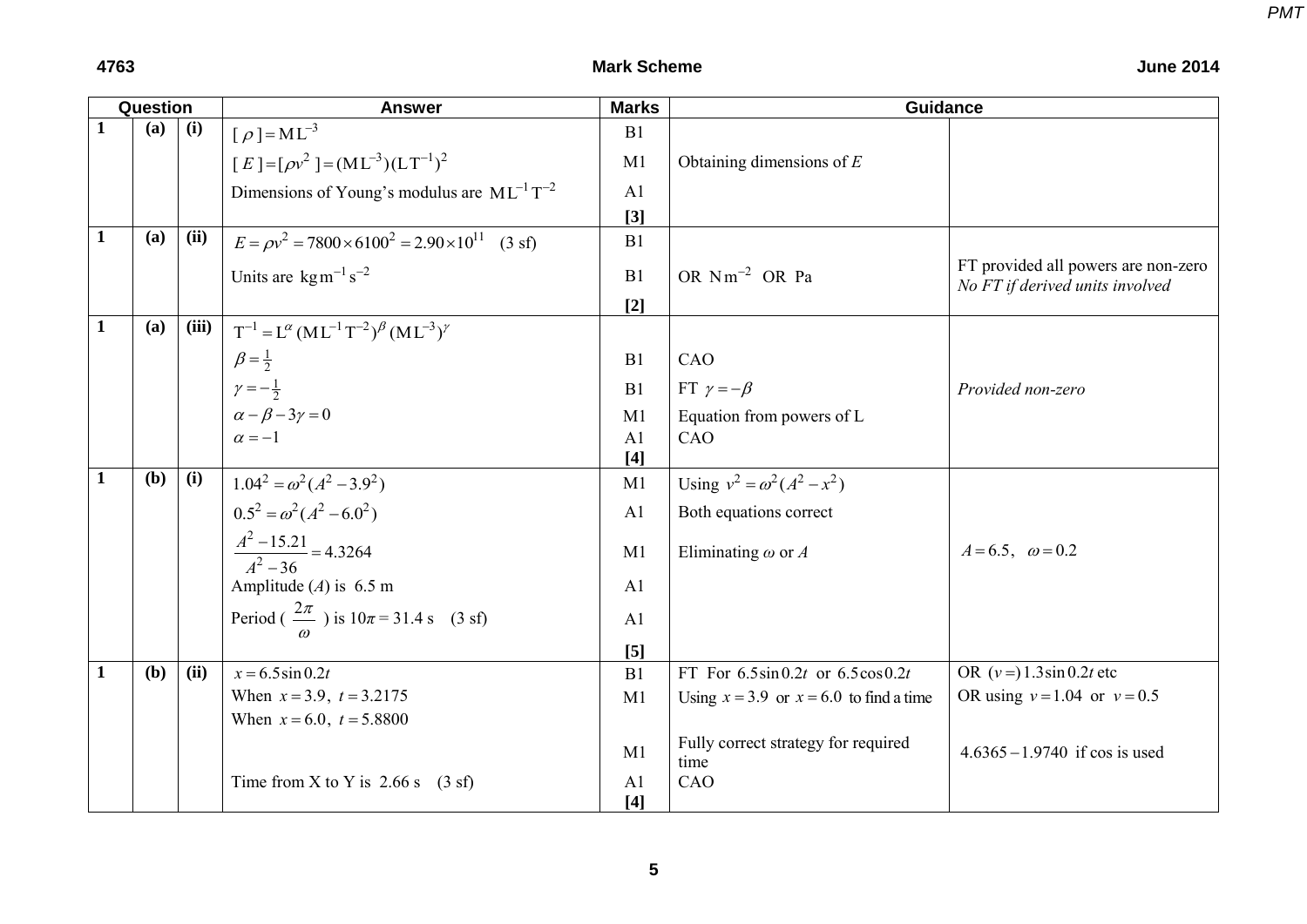|                  | Question     |      | <b>Answer</b>                                                           | <b>Marks</b>   | <b>Guidance</b>                                                            |                                                                                                |
|------------------|--------------|------|-------------------------------------------------------------------------|----------------|----------------------------------------------------------------------------|------------------------------------------------------------------------------------------------|
| $\overline{2}$   | (a)          | (i)  | $T\cos\alpha = T\cos\beta + 0.24 \times 9.8$                            | M1             | Resolving vertically (three terms)                                         | $\alpha = \hat{A} = 28.1^{\circ}, \ \ \beta = \hat{B} = 53.1^{\circ}$                          |
|                  |              |      | $\frac{15}{17}T = \frac{3}{5}T + 2.352$                                 | A <sub>1</sub> | Accept cos 28.1° etc                                                       |                                                                                                |
|                  |              |      | Tension is 8.33 N                                                       | A <sub>1</sub> |                                                                            |                                                                                                |
|                  |              |      |                                                                         | $[3]$          |                                                                            |                                                                                                |
| $\boldsymbol{2}$ | (a)          | (ii) | $T\sin\alpha + T\sin\beta = m(r\omega^2)$                               | M1             | Eqn with resolved tension and $r\omega^2$<br>One tension sufficient for M1 | Allow $\frac{v^2}{2}$ for M1                                                                   |
|                  |              |      | $\frac{8}{17}T + \frac{4}{5}T = (0.24)(1.6\omega^2)$                    | A <sub>1</sub> |                                                                            |                                                                                                |
|                  |              |      | Angular speed is $5.25 \text{ rad s}^{-1}$                              | A <sub>1</sub> | FT is $1.819\sqrt{T}$                                                      |                                                                                                |
|                  |              |      |                                                                         | $[3]$          |                                                                            |                                                                                                |
| $\boldsymbol{2}$ | (b)          | (i)  |                                                                         | M1             | Equation with tension, resolved<br>weight and $v_1^2/r$                    | Accept use of mass instead of weight<br>throughout for M marks                                 |
|                  |              |      | 15 – (0.3)(9.8) cos 25° = (0.3) $\frac{v_1^2}{1.8}$                     | A <sub>1</sub> |                                                                            |                                                                                                |
|                  |              |      | Speed is $8.60 \text{ ms}^{-1}$ (3 sf)                                  | A <sub>1</sub> |                                                                            |                                                                                                |
|                  |              |      |                                                                         | $[3]$          |                                                                            |                                                                                                |
| $\boldsymbol{2}$ | ( <b>b</b> ) | (ii) |                                                                         | M1             | Equation with initial KE, final KE<br>and attempt at PE                    |                                                                                                |
|                  |              |      | $\frac{1}{2}m(v_1^2 - v_2^2) = mg(1.8\cos 25^\circ + 1.8\cos 60^\circ)$ | A1             |                                                                            |                                                                                                |
|                  |              |      | $v_2^2 = 24.40$                                                         |                |                                                                            |                                                                                                |
|                  |              |      |                                                                         | M1             | Equation with tension, resolved<br>weight (using 60°) and $v_2^2/r$        |                                                                                                |
|                  |              |      | $T + (0.3)(9.8)\cos 60^\circ = (0.3)\frac{v_2^2}{1.8}$                  | A1             |                                                                            |                                                                                                |
|                  |              |      | Tension is $2.60 \text{ N}$ (3 sf)                                      | A1             | FT is $\frac{v_1^2}{6}$ – 9.739                                            | SC For 60° with <i>downward</i> vertical<br>give A1 for 11.4 N<br>(after M1A0M1A0), i.e. $3/5$ |
|                  |              |      |                                                                         | $[5]$          |                                                                            |                                                                                                |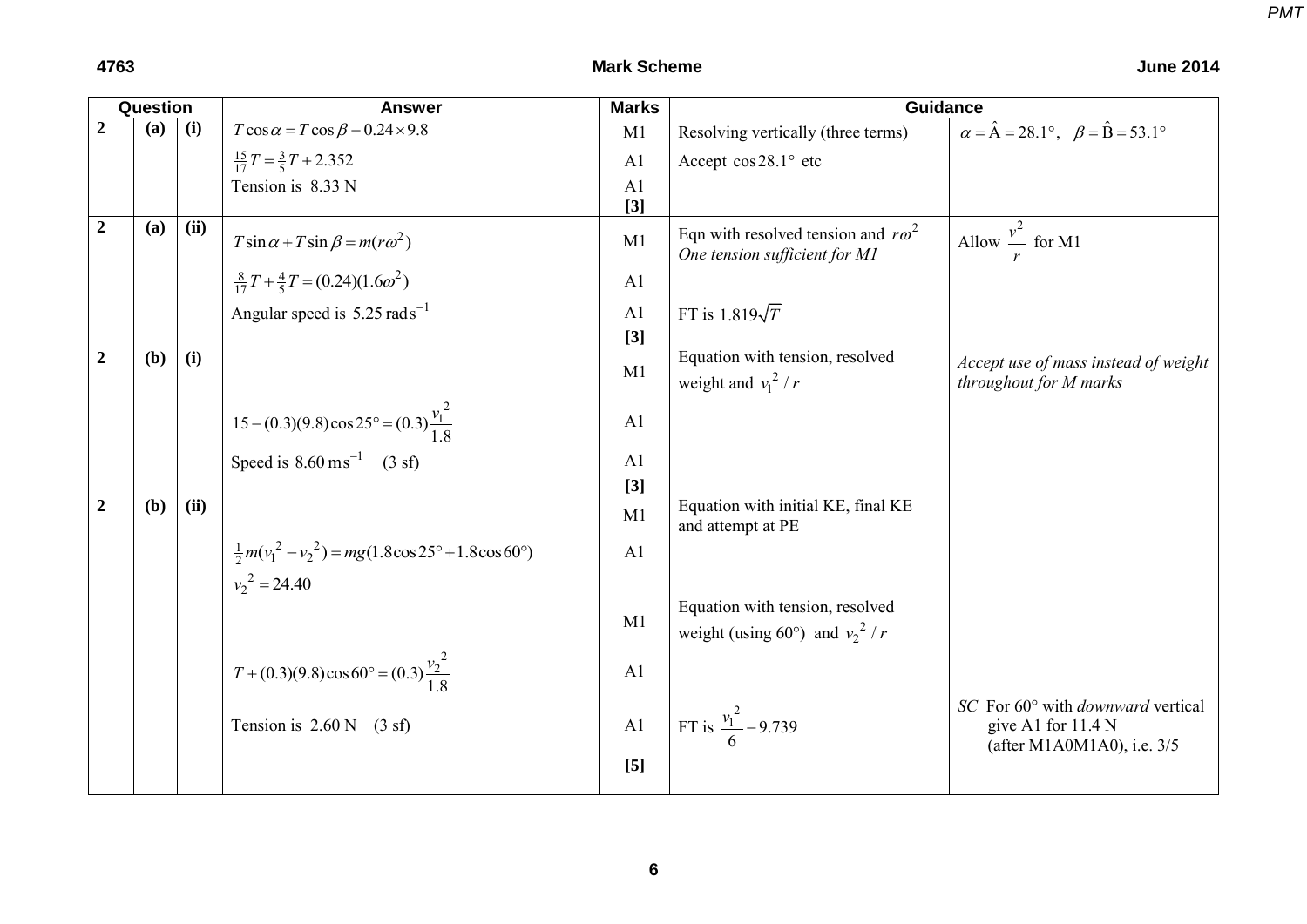| Question       |      |           | <b>Answer</b>                                                                                                              | <b>Marks</b>            | <b>Guidance</b>                                                                                      |                                                                                                                 |  |
|----------------|------|-----------|----------------------------------------------------------------------------------------------------------------------------|-------------------------|------------------------------------------------------------------------------------------------------|-----------------------------------------------------------------------------------------------------------------|--|
| $\overline{2}$ | (b)  | (iii)     |                                                                                                                            | M1                      | Equation with resolved weight in<br>general position, and $v_3^2/r$                                  | May also include $T$                                                                                            |  |
|                |      |           | $(m) g \cos \theta = (m) \frac{v_3^2}{1 \text{ g}}$                                                                        | A1                      |                                                                                                      | $\theta$ is angle between OP and upward<br>vertical                                                             |  |
|                |      |           |                                                                                                                            | M1                      | Equation with KE and attempt at PE<br>in general position                                            |                                                                                                                 |  |
|                |      |           | $\frac{1}{2}m(v_2^2 - v_3^2) = mg(1.8)(\cos\theta - \cos 60^\circ)$                                                        | A <sub>1</sub>          | <b>OR</b>                                                                                            | $\frac{1}{2}m(v_1^2 - v_3^2) = mg(1.8)(\cos\theta + \cos 25^\circ)$                                             |  |
|                |      |           | $24.40 - v_3^2 = 2v_3^2 - 9.8 \times 1.8$                                                                                  |                         |                                                                                                      | $\cos \theta = 0.794$ , $\theta = 0.653$ rad = 37.4°                                                            |  |
|                |      |           | Speed is $3.74 \text{ ms}^{-1}$ (3 sf)                                                                                     | A <sub>1</sub>          | CAO                                                                                                  |                                                                                                                 |  |
|                |      |           |                                                                                                                            | [5]                     |                                                                                                      |                                                                                                                 |  |
| $\overline{3}$ | (i)  |           | $T \cos \beta = mg \sin \alpha$                                                                                            | M1                      | Resolving parallel to slope                                                                          | $\alpha$ is angle of slope, $\beta = CAB$<br>$\alpha = 16.26^{\circ}, \ \beta = 53.13 - \alpha = 36.87^{\circ}$ |  |
|                |      |           | $0.8T = (9)(9.8)(0.28)$                                                                                                    | A1                      | Accept $\cos 36.9^\circ$ etc                                                                         |                                                                                                                 |  |
|                |      | <b>OR</b> | $T \sin \gamma + R \cos \alpha = mg$<br>$T \cos \gamma = R \sin \alpha$<br>$0.8T + 0.96R = 9 \times 9.8$<br>$0.6T = 0.28R$ |                         | M1 Resolving vertically and<br>horizontally<br>A1 Both equations correct                             | $\gamma$ is between string and horizontal<br>$\gamma = 53.13^{\circ}$ ( <i>R</i> is normal reaction)            |  |
|                |      |           | $T = 30.87$                                                                                                                | A <sub>1</sub>          | Accept anything rounding to 31                                                                       | Dep on M1A1 (May be implied)                                                                                    |  |
|                |      |           | $T = \frac{\lambda(4.0 - 2.2)}{2.2}$                                                                                       | B1                      | Correct equation linking T and $\lambda$                                                             |                                                                                                                 |  |
|                |      |           | Modulus of elasticity is 37.73 N                                                                                           | E1<br>$\lceil 5 \rceil$ | Working must lead to 37.73 to 4 sf                                                                   |                                                                                                                 |  |
| $\mathbf{3}$   | (ii) | (A)       | Resultant force is 18 N (up the slope)<br>Acceleration is $2 \text{ ms}^{-2}$ in direction AB                              | M1<br>A1<br>$[2]$       | Or $18 + T \cos \beta - mg \sin \alpha$<br>Accept positive direction indicated<br>clearly on diagram | Just '2' implies M1A0                                                                                           |  |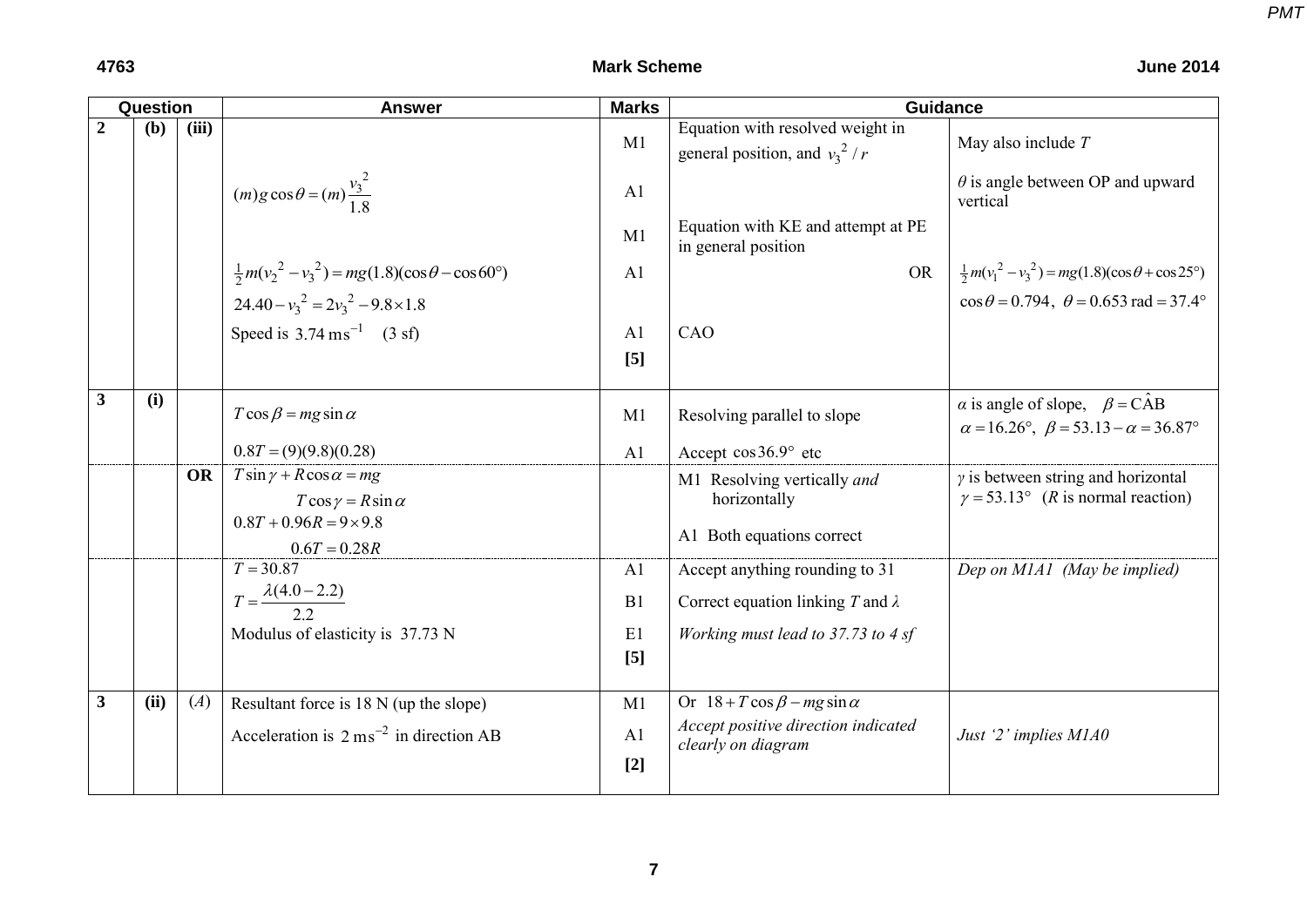|              | Question |     | <b>Answer</b>                                                     | <b>Marks</b>   | <b>Guidance</b>                                                                 |                                     |  |
|--------------|----------|-----|-------------------------------------------------------------------|----------------|---------------------------------------------------------------------------------|-------------------------------------|--|
| $\mathbf{3}$ | (ii)     | (B) | At B, tension is $\frac{37.73 \times (2.5 - 2.2)}{2.2}$ (= 5.145) | B1             |                                                                                 |                                     |  |
|              |          |     | $18 + T_B \sin \alpha - mg \sin \alpha = ma$                      | M1             | Equation of motion                                                              | At least two forces required for M1 |  |
|              |          |     | $18 + 5.145 \times 0.28 - 9 \times 9.8 \times 0.28 = 9a$          | A <sub>1</sub> | FT for wrong tension                                                            |                                     |  |
|              |          |     | Acceleration is $0.584 \text{ ms}^{-2}$ in direction BA (3 sf)    | A <sub>1</sub> | CAO                                                                             |                                     |  |
|              |          |     |                                                                   | $[4]$          |                                                                                 |                                     |  |
| $\mathbf{3}$ | (iii)    |     | WD by force is $18 \times 2.5$ (=45)                              | B1             |                                                                                 |                                     |  |
|              |          |     | EE at A is $\frac{37.73 \times 1.8^2}{2 \times 2.2}$ (= 27.783)   |                |                                                                                 |                                     |  |
|              |          |     | EE at B is $\frac{37.73 \times 0.3^2}{2 \times 2.2}$ (=0.77175)   | B1             | For either of these                                                             |                                     |  |
|              |          |     | Change in PE is $9 \times 9.8 \times 0.7$ (= 61.74)               | B1             |                                                                                 |                                     |  |
|              |          |     |                                                                   | M1             | Equation involving KE and at least<br>two of WD, EE, PE                         |                                     |  |
|              |          |     | $45 + 27.783 = 0.77175 + 61.74 + \frac{1}{2}(9)v^2$               | A <sub>1</sub> | FT from any B0 above, but all 5 terms<br>must be non-zero and all signs correct |                                     |  |
|              |          |     | Speed is $1.51 \text{ ms}^{-1}$ (3 sf)                            | A <sub>1</sub> | CAO                                                                             | Dependent on previous 5 marks       |  |
|              |          |     |                                                                   | [6]            |                                                                                 |                                     |  |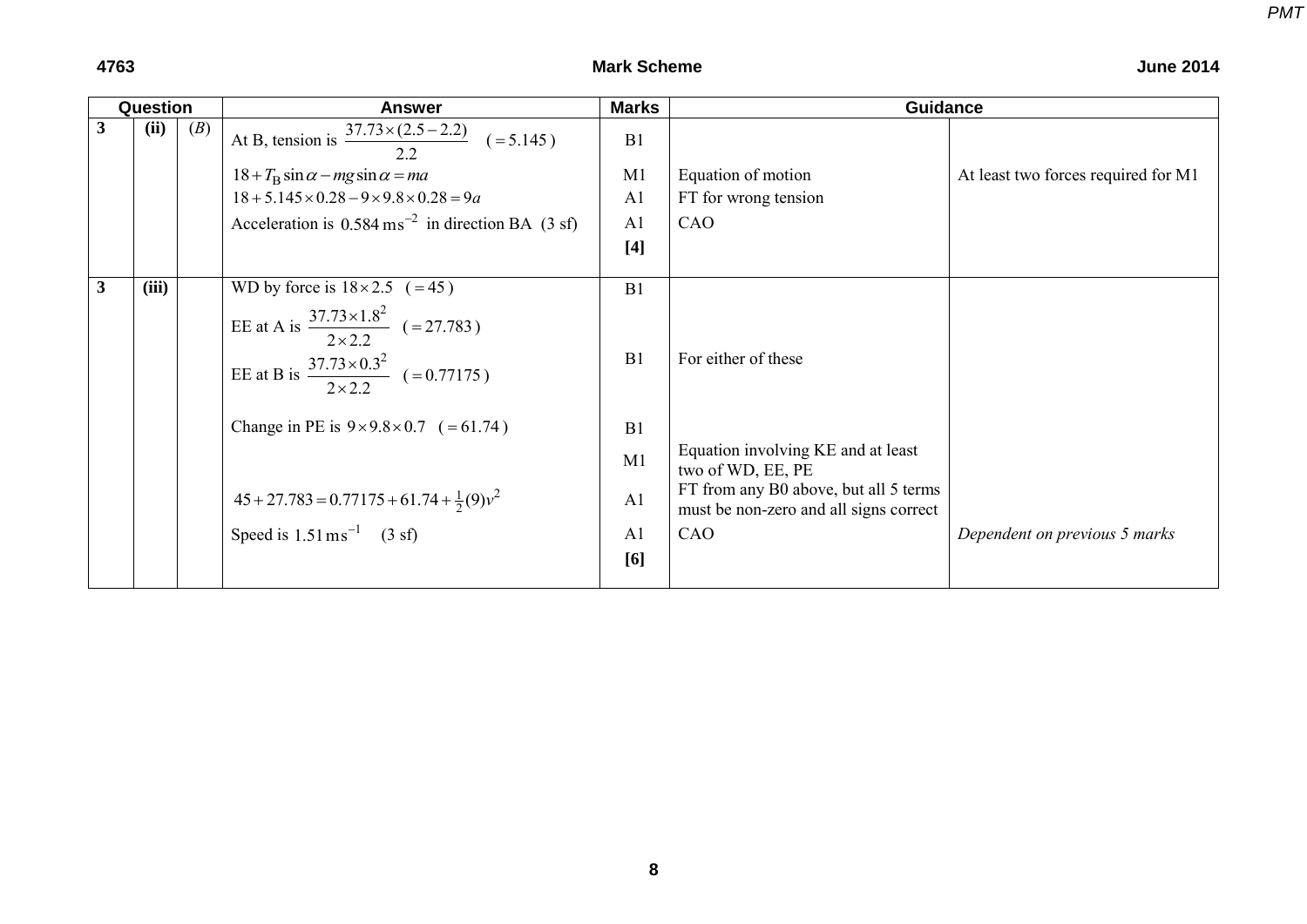|                         | Question | <b>Answer</b>                                                                                      | <b>Marks</b>   | <b>Guidance</b>                                                                                                                |  |
|-------------------------|----------|----------------------------------------------------------------------------------------------------|----------------|--------------------------------------------------------------------------------------------------------------------------------|--|
| $\overline{\mathbf{4}}$ | (i)      | Volume is $\int_{0}^{k} \pi (e^{-x})^2 dx$                                                         | M1             | $\pi$ may be omitted throughout                                                                                                |  |
|                         |          | $=\pi \left[ -\frac{1}{2} e^{-2x} \right]_0^k \left\{ = \frac{1}{2} \pi (1 - e^{-2k}) \right\}$    | A1             | For $-\frac{1}{2}e^{-2x}$                                                                                                      |  |
|                         |          | $\int \pi xy^2 dx$                                                                                 | M1             |                                                                                                                                |  |
|                         |          | $=\int_0^k \pi x e^{-2x} dx = \pi \left[ -\frac{1}{2} x e^{-2x} - \frac{1}{4} e^{-2x} \right]_0^k$ | A1A1           | For $-\frac{1}{2}xe^{-2x}$ and $-\frac{1}{4}e^{-2x}$                                                                           |  |
|                         |          | $=\frac{1}{4}\pi(1-2ke^{-2k}-e^{-2k})$                                                             |                |                                                                                                                                |  |
|                         |          | $\overline{x} = \frac{1 - 2ke^{-2k} - e^{-2k}}{2(1 - e^{-2k})}$                                    | A <sub>1</sub> | Any correct form                                                                                                               |  |
|                         |          | $=\frac{1-e^{-2k}}{2(1-e^{-2k})}-\frac{2ke^{-2k}}{2(1-e^{-2k})}=\frac{1}{2}-\frac{k}{e^{2k}-1}$    | E1             |                                                                                                                                |  |
|                         |          |                                                                                                    | $[7]$          |                                                                                                                                |  |
| $\overline{\mathbf{4}}$ | (ii)     | $OG < \frac{1}{2}$ for all values of k                                                             | B1             | OR $\frac{k}{e^{2k}-1} > 0$ o.e. stated or implied<br>Allow $\bar{x} \rightarrow \frac{1}{2}$ as $k \rightarrow \infty$ for B1 |  |
|                         |          |                                                                                                    | M1             | Trigonometry in OAP or OAG                                                                                                     |  |
|                         |          | OP = (1) tan 30° = $\frac{1}{\sqrt{3}}$ ( = 0.577)                                                 | A1             | Or OAG < $\tan^{-1}\frac{1}{2}$ (= 26.6°)                                                                                      |  |
|                         |          | $OG < OP$ (or $OAG < 30^\circ$ ) so G is to the right of<br>AP and solid will not topple           | E1             | Fully correct explanation                                                                                                      |  |
|                         |          |                                                                                                    | $[4]$          |                                                                                                                                |  |